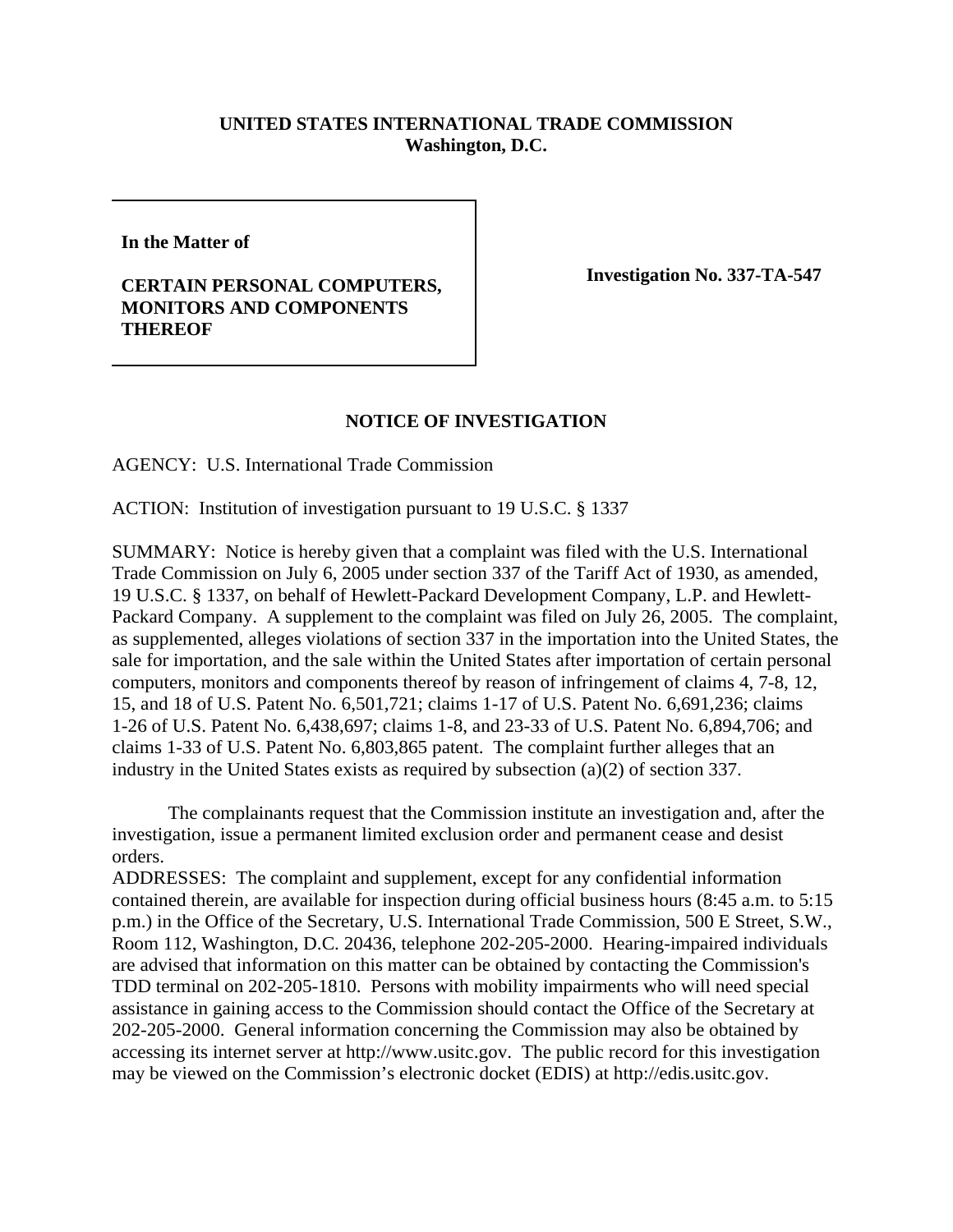FOR FURTHER INFORMATION CONTACT: Anne Goalwin, Esq., Office of Unfair Import Investigations, U.S. International Trade Commission, telephone 202-205-2574.

AUTHORITY: The authority for institution of this investigation is contained in section 337 of the Tariff Act of 1930, as amended, and in section 210.10 of the Commission's Rules of Practice and Procedure, 19 C.F.R. § 210.10 (2005).

SCOPE OF INVESTIGATION: Having considered the complaint, the U.S. International Trade Commission, on August 3, 2005, ORDERED THAT --

- (1) Pursuant to subsection (b) of section 337 of the Tariff Act of 1930, as amended, an investigation be instituted to determine whether there is a violation of subsection  $(a)(1)(B)$  of section 337 in the importation into the United States, the sale for importation, or the sale within the United States after importation of certain personal computers, monitors and components thereof by reason of infringement of one or more of claims 4, 7-8, 12, 15, and 18 of U.S. Patent No. 6,501,721; claims 1-17 of U.S. Patent No. 6,691,236; claims 1-26 of U.S. Patent No. 6,438,697; claims 1-8, and 23-33 of U.S. Patent No. 6,894,706; and claims 1-33 of U.S. Patent No. 6,803,865 patent and whether an industry in the United States exists as required by subsection (a)(2) of section 337.
- (2) For the purpose of the investigation so instituted, the following are hereby named as parties upon which this notice of investigation shall be served:
	- (a) The complainants are --

Hewlett-Packard Development Company, L.P. 20555 State Highway 249 Houston, TX 77070

Hewlett-Packard Company 3000 Hanover Street Palo Alto, California 94304-1105

(b) The respondents are the following companies alleged to be in violation of section 337 and are the parties upon which the complaint is to be served:

Gateway, Inc. 7565 Irvine Center Drive Irvine, California 92618